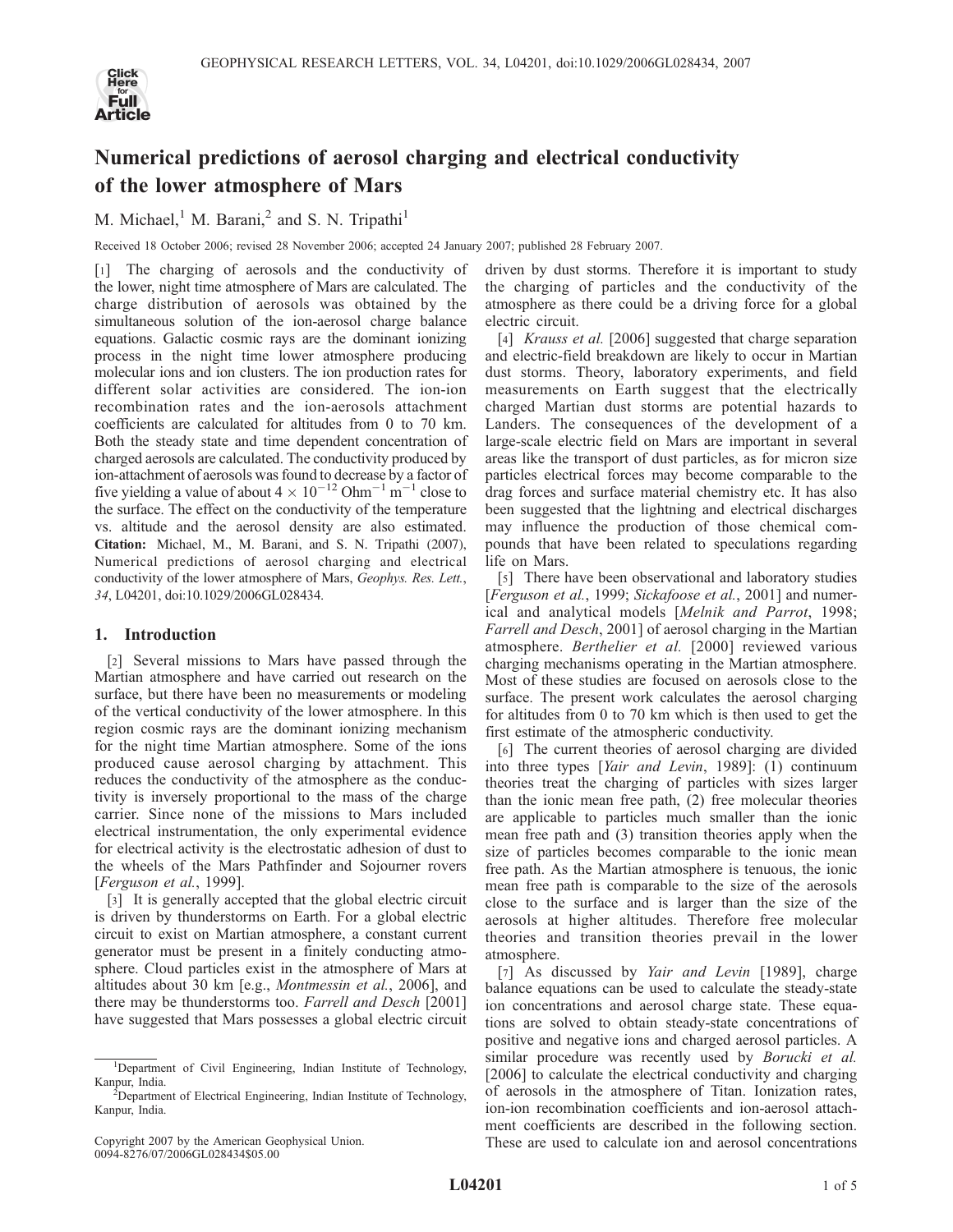and the conductivity of the lower night time atmosphere of **Mars**.

### 2. Input Data

[8] To calculate the aerosol charging and ionic conductivity of the atmosphere it is necessary to choose a standard atmosphere. The density and temperature determine the mobility and the mean free path which in turn are essential in calculating the attachment coefficients and subsequently the conductivity. The Mars Pathfinder data for the northern summer neutral atmosphere were obtained from Magalhaes et al. [1999].

[9] Ionization rates are required to calculate the ion concentrations and therefore it is essential to consider the ionization processes. The detailed study of the lower atmosphere of Mars by Molina-Cuberos et al. [2001] has shown that the galactic cosmic rays are the major night-time ionization agent. K. O'Brien (private communication, 2005) has calculated the ion production rates at different altitudes for different solar activities and has shown that the maximum ion density occurs at the surface. The hydrated hydronium ion  $H_3O^+(H_2O)_4$  is the most abundant positive ion and the most abundant negative ion is  $CO_3^- (H_2O)_2$ . These ions have mobilities which we calculated using the expression from *Borucki et al.* [1982]:

$$
K = 3.74 \times 10^{20} (m\xi)^{-1/2} n^{-1}
$$
 (1)

Here *n* is the atmospheric number density,  $\xi$  is the polarizability of the neutrals and  $m$  is the ion-neutral reduced mass.

[10] In the night time lower atmosphere the aerosols become charged primarily by ion attachment. The rate at which steady-state is achieved in various ion environments requires absolute values of the ion-aerosol attachment coefficients and results in a statistical distribution of charge states. Hoppel and Frick [1986] have developed a method to calculate the attachment coefficients of ions to the aerosols which is used in the present study.

[11] The density and the size of the aerosols were estimated by Chassefiere et al. [1995] from the solar occultation measurements performed by the Auguste instrument onboard Phobos 2 spacecraft. Chassefiere et al. [1995] provided three different profiles for number density and effective radius of aerosols corresponding to three different values of the effective variance ( $b = 0.1, 0.25,$  and 0.4) in particle size distribution. The present study used the one corresponding to the mean effective variance ( $b = 0.25$ ), which is considered the standard dust profile. Chassefiere et al. [1995] estimated the optical depth as  $0.1-0.3$ corresponding to the standard dust profile.

[12] Mars aerosol studies with Mars Global Surveyor Thermal Emission Spectrometer during 1999-2001 have been reviewed by *Clancy et al.* [2003]. They suggested that the dust particle sizes vary with respect to latitudes, contrary to previous inferences [e.g., Tomasko et al., 1999]. Unfortunately the vertical structure of these variations is not available and have not been included in the present model. Montmessin et al. [2006] presented the aerosol size distribution from the SPICAM ultraviolet instrument onboard Mars Express. It was found that the UV measurements for aerosol particle size for altitudes greater than 55 km agree with the profile used in the present study, but for altitudes less than 55 km the size distribution obtained from the UV instrument is not accurate.

### 3. Numerical Scheme

[13] The formulation of the ion-aerosol attachment process is well known. Concentrations of ions can be found from the three-level probabilistic master equations. These constitute a set of  $2p + 3$  simultaneous differential equations, p being the maximum number of elementary charges allowed on a particle [Hoppel and Frick, 1986; Yair and Levin, 1989]. In the present work the maximum number of charges is initially assumed to be 100. The ionic balance equations can be written as

$$
\frac{dn^+}{dt} = q - \alpha n^+ n^- - \sum_i \left( \beta_1^{(i)} n^+ N^i \right) \tag{2}
$$

$$
\frac{dn^{-}}{dt} = q - \alpha n^{+} n^{-} - \sum_{i} \left( \beta_2^{(i)} n^{-} N^{i} \right)
$$
 (3)

Here,  $\alpha$  is the ion-ion recombination coefficient, q is the ion production rate,  $\beta_j^i$  is the attachment coefficient for ions of polarity  $j$  (1 for positive and 2 for negative) to particles with charge i and  $N<sup>i</sup>$  is the density of particles of charge i. The quantities q,  $\alpha$  and  $\beta$  are assumed to vary with altitude. The value of q ranges from 5.03 to 0.0069  $\text{cm}^{-3}$  s<sup>-1</sup> in the altitude region from 0 to 70 km.  $\alpha$  varies in the range from  $2.8 \times 10^{-13}$  to  $9.3 \times 10^{-13}$  m<sup>3</sup> s<sup>-1</sup> over the same altitude range. The values of  $\beta$  are all of the order of  $\sim$  -8 at the surface and  $-11 \text{ m}^3 \text{ s}^{-1}$  at 70 km. The terms in the sum in equations (2) and (3) represent ionic losses due to attachment to aerosols carrying  $-p$  to  $+p$  elementary charges. The corresponding equations for the charge on the aerosols are

$$
\frac{dN^i}{dt} = \beta_1^{(i-1)}n^+N^{(i-1)} + \beta_2^{(i+1)}n^-N^{(i+1)} - \beta_1^{(i)}n^+N^i - \beta_2^{(i)}n^-N^i
$$
\n(4)

The elementary charges on the aerosols are allowed to vary between plus and minus 100 and therefore there are 203 simultaneous differential equations for each altitude. The differential equations are solved using the 5th order Runge-Kutta method. This approach is used to solve the set of equations at 10 km altitude intervals using the charge conservation as a check on the calculations.

# 4. Results and Discussion

[14] The charge balance equations were solved for aerosols having a concentration and effective radius of 2.26 cm<sup>-3</sup> and 1.9  $\mu$ m, respectively, at the surface. The charging of the aerosols depends on the ion-aerosol attachment coefficients and ion-ion recombination coefficients. As the attachment coefficients and the recombination coefficients are functions of altitude, the rate of charging of the aerosols also varies with altitude. The positive and negative ionic concentrations were considered equal,  $(q/\alpha)^{0.5}$ , initially.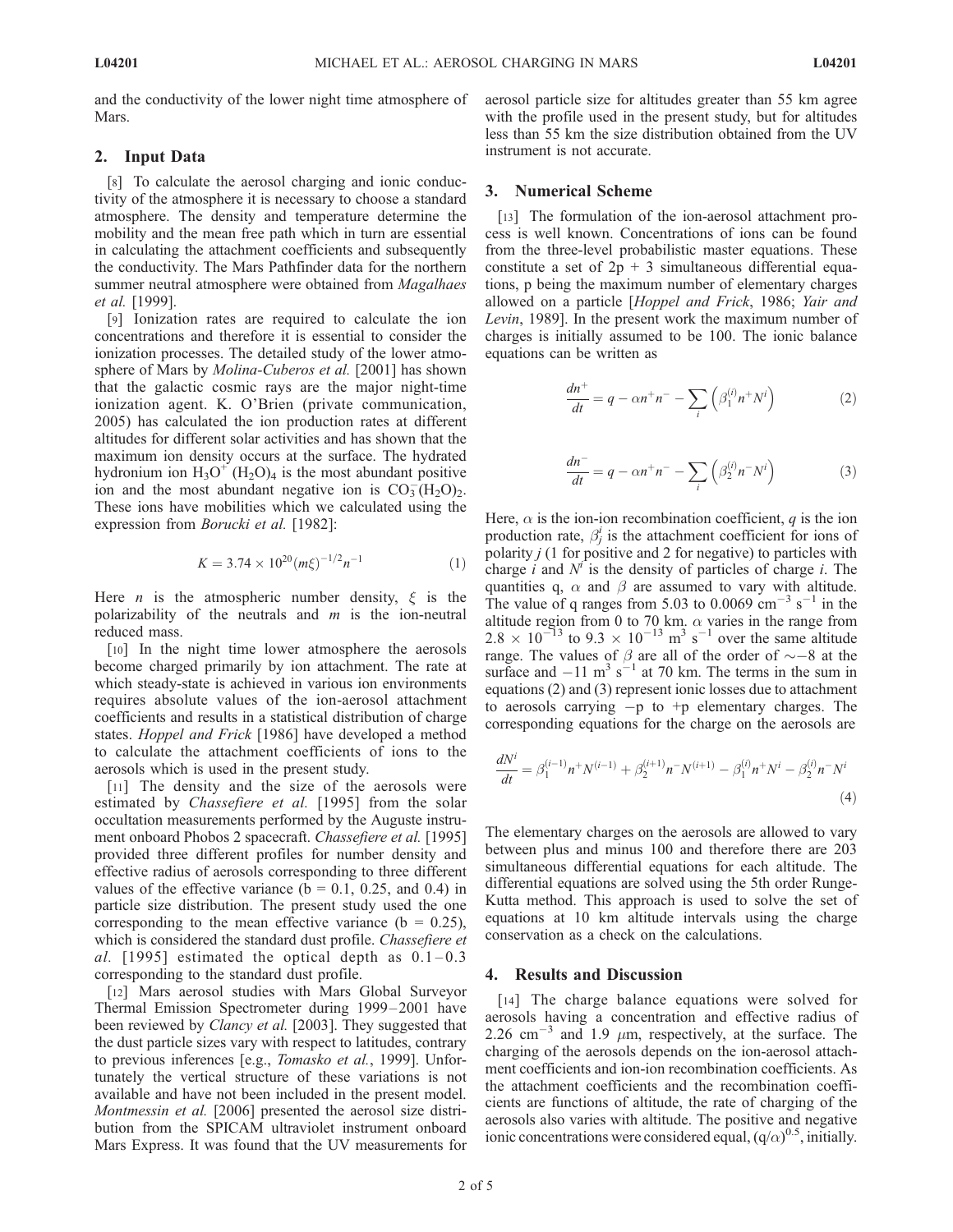

Figure 1. Steady state profile of charged aerosol concentration at altitudes 0, 5, 10, 30, 50 and 70 km.

At the beginning of the calculation aerosols are all neutral with charged aerosols produced due to the attachment of ions.

[15] Figure 1 presents the steady-state aerosol concentration for altitudes 0, 5, 10, 30, 50 and 70 km in the atmosphere. It is apparent that the concentration of charged aerosols decreases as the altitude increases. The aerosols are charged up to  $36$  (i.e.  $-36$  and  $+36$ ) at 0 km in the atmosphere, but at 70 km the aerosols are charged only up to  $\pm 2$ . The concentration of charged aerosols decreases as the charge on the aerosol increases. i.e. the neutral aerosols have maximum concentration and the aerosols with maximum charges have minimum concentration. It can also be noted that the steady-state concentration of the aerosols with positive charges is somewhat higher than the corresponding negatively charged aerosols. This is the case as the positive ions have higher mobility and are attached to the aerosols faster.

[16] Figure 2 presents the altitude profile of neutral as well as charged aerosols at steady-state. More than 80% of the neutral aerosols get charged close to the surface and almost none become charged at the upper boundary (70 km). This is due to the characteristics of the ion-aerosol attachment coefficients and the number density of the aerosols.

[17] The atmospheric conductivity depends on the existence of positive and negative ions, and the resulting conductivity can be expressed in terms of the number densities and mobilities of the individual charged species. In the lower atmosphere the conductivity is maintained by the small ions. The attachment of ions to aerosols reduces the conductivity as they become almost immobile by attachment to aerosol particles. The conductivity of the atmosphere is calculated as

$$
\sigma = e\left(\sum_{i} n_{i+}K_{i+} + \sum_{i} n_{i-}K_{i-}\right) \tag{5}
$$

where, e is the electronic charge, n is the number density of ions and K is the corresponding mobility, which is calculated using equation (1).

[18] In the case of Earth's atmosphere the conductivity increases above the ionization peak, which is approximately 10 km on average. For Mars the ionization peak occurs at the surface and the conductivity increases from the surface up to 70 km. This is due to less frequent collisions between ions and neutrals, which is a result of smaller number density. This, in turn, leads to smaller cluster size and the attachment rate. The number density of positive ions at the surface and at 70 km are  $2.9 \times 10^9$  and  $1.7 \times 10^8$  m<sup>-1</sup> 3 respectively, resulting in mobilities of 0.015 and  $35 \text{ cm}^2\text{V}^{-1}\text{s}^{-1}$ . Whereas the density decreases by an order of magnitude in going from 0 to 70 km, the mobility increases by more than 3 orders of magnitude. The presence of aerosols decreases the conductivity by vastly increasing the mass of the charge carriers. As aerosols are present in greater quantities closer to the surface, the conductivity closer to the surface is lowered dramatically as indicated by the solid line in Figure 3.

[19] To understand the effect of the aerosols, the atmospheric conductivity is calculated without aerosols in the



Figure 2. Altitude profile of the aerosols with charges 0, 1, 2, 5 and 10 at steady-state. The dashed lines represent the negatively charged and solid lines represent the positively charged aerosols.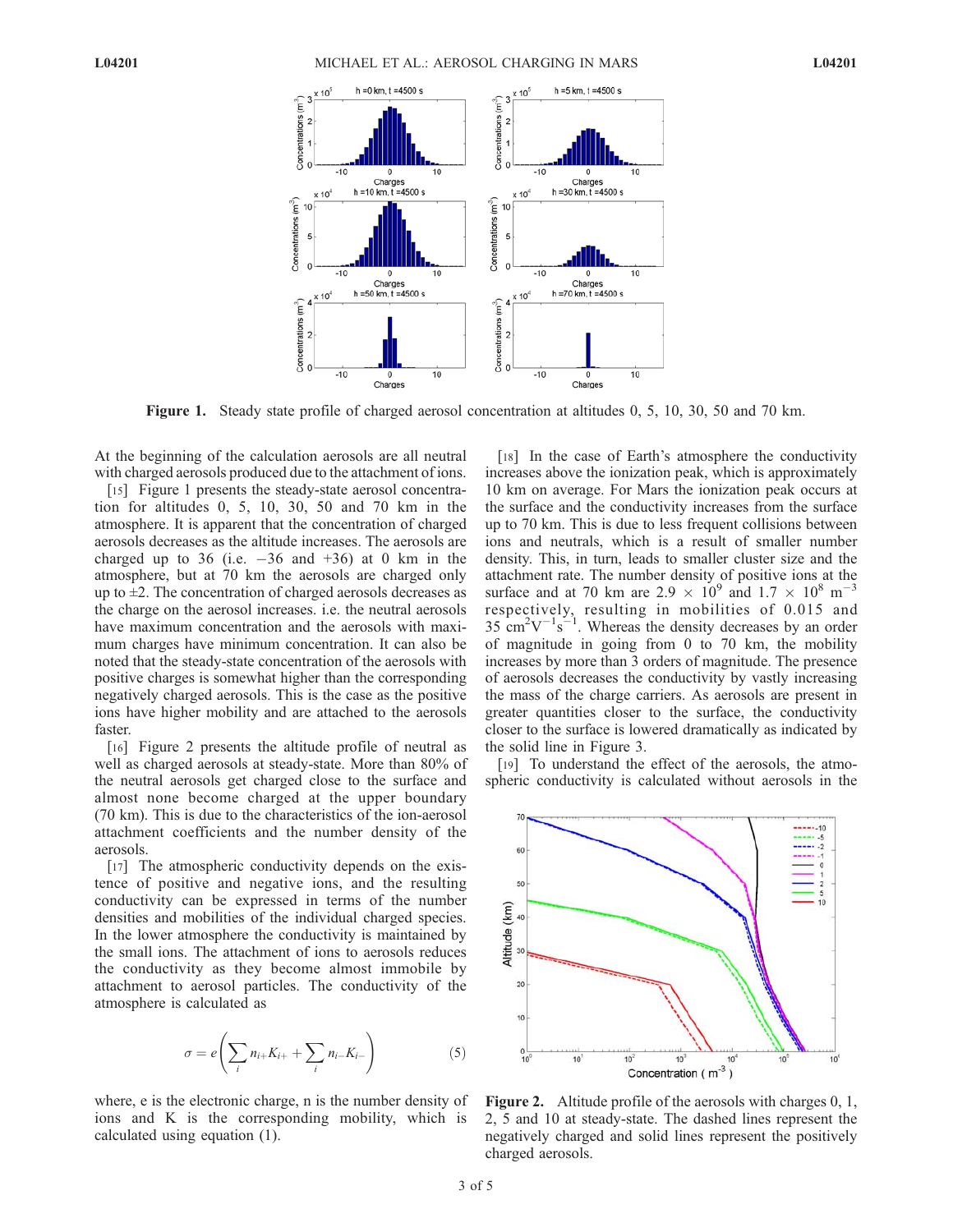

Figure 3. Conductivity of the lower atmosphere of Mars. The solid line represents the conductivity calculated for ion production rate at solar minimum conditions. Line with squares represents the conductivity calculated for ion production rate at solar maximum conditions. The lines with pluses and triangles represent the conductivity with 5 times more and 5 times less aerosols respectively. The line with circles represents the conductivity in the absence of aerosols.

atmosphere and the result is presented in Figure 3 as the line with circles. It was found that the conductivity dropped by about a factor of five close to the surface in the presence of aerosols. As fewer ions get attached to aerosols at higher altitudes, the difference in conductivity with and without aerosols is almost negligible at the upper boundary (70 km).

[20] The Mars Global Surveyor radio science instrument has observed the temperature structure of the southern hemisphere in summer. To study the effect of the temperature structure on the conductivity, the above calculations have also been carried out using this temperature profile, which shows an inversion at 10 km and then decreases with altitude and becomes similar to that in the northern summer at the upper boundary (70 km). The difference observed in the conductivity due to the different temperature structures is less than 5%. The temperature structure for different seasons and latitudes were considered and the one mentioned above showed maximum variation from the one observed by Mars Pathfinder in the Northern summer. Therefore it is apparent that the variation in conductivity due to different temperature structures is very small.

[21] As the ion production rate by cosmic rays varies with solar activity, we studied the effect of solar activity on the aerosol charging and the conductivity. The conductivity calculated for the solar maximum condition is presented in Figure 3 as the line with squares. It was found that there was a difference of about a factor of two in the conductivity between solar maximum and minimum conditions due to the fact that the ion production rate by cosmic rays is maximum during solar minimum conditions and vice versa. The atmospheric conductivity can also vary daily due to the presence of solar radiation during the day which can ionize gases [Grard, 1995] and yearly, due to the global atmospheric pressure variations. The results of these variations will be presented in a subsequent paper.

[22] The conductivities are calculated for different values of dust density and size corresponding to the extreme effective variance ( $b = 0.1$  and  $b = 0.4$ ) in particle size distribution [Chassefiere et al., 1995]. The conductivity decreases by a factor of two at the surface for  $b = 0.1$  and increases by a factor of two for  $b = 0.4$ . At the upper boundary the conductivities were within 1% of each other. For  $b = 0.1$ , the number density at the surface is about a factor of two less and for  $b = 0.4$  it is about a factor of two greater than that of  $b = 0.25$ . The effective radius is about 7% less and for  $b = 0.1$  and is about 7% greater for  $b = 0.4$ than that for  $b = 0.25$  at the surface.

[23] To understand the effect of dust concentration, the conductivity is calculated for a number of aerosol concentrations. It was found that the conductivity decreased by about a factor of four when the aerosol concentration was increased by a factor of five and the conductivity increased by a factor of more than three when the aerosol concentration was reduced by a factor of five at the surface. At the top boundary the conductivity was only marginally affected by reasonable variations in the concentration. In Figure 3 the line with pluses represents the conductivity with five times more aerosols and the line with triangles represents the conductivity with five times less aerosols. It was observed that the optical depth is within  $2-5$  during dust storms [Read and Lewis, 2004]. The conductivity decreases by about an order of magnitude at the surface when the optical depth is increased to  $\sim$ 3. The ionization peak may also vary with the dust loading, however, we have not studied its sensitivity to aerosol concentration.

[24] In the daytime Martian atmosphere, solar UV photons can reach the surface producing additional photoelectrons at all altitudes. These photoelectrons contribute to the atmospheric conductivity and Berthelier et al. [2000] and Grard [1995] suggested that the best estimate of the conductivity at the surface is in the range  $\sim 10^{-12} - 10^{-10}$  $Ohm^{-1}$  m<sup>-1</sup>. In the present work we calculated the night time conductivity and found that the conductivity at the surface is  $\sim$  4  $\times$  10<sup>-12</sup> Ohm<sup>-1</sup> m<sup>-1</sup>, which is within the predicted range.

#### 5. Conclusions

[25] Following are the important conclusions of the present study of the night time conductivity of the lower Martian atmosphere:

[26] 1. more aerosols (about 80%) become charged closer to the surface than at higher altitudes;

[27] 2. the charge state of the aerosols at lower altitudes is higher (up to  $\pm 36$ );

[28] 3. the variation of the night time conductivity is less than 5% due to the differences in the seasonal and latitudinal temperature structure;

[29] 4. the conductivity varies by about a factor of two in going from solar minimum to solar maximum conditions;

[30] 5. the conductivity changes by a factor of  $3-4$  for a change of a factor of 5 in the aerosol concentration; and

[31] 6. when the atmospheric opacity due to an increase in aerosol density is increased to  $\sim$ 3, the conductivity at the surface is reduced by almost an order of magnitude.

[32] A decrease in conductivity indicates that space charge is residing on particles. When there is large popula